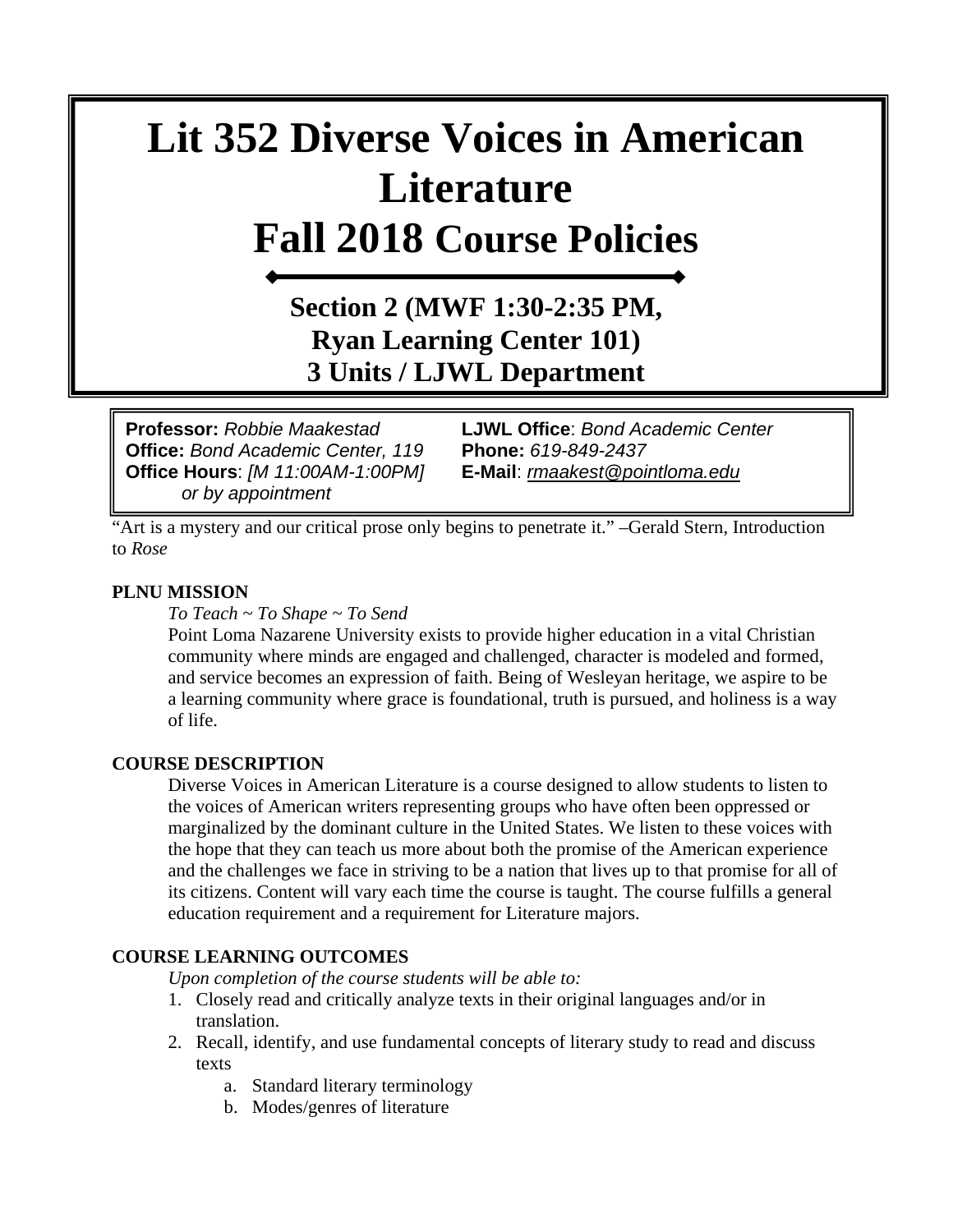- c. Elements of literary genres
- d. Literary periods (dates, writers, characteristics, and important developments)
- e. Extra-literary research
- 3. Connect the works with their own lives and with the social, cultural, and historical contexts of the works and their authors.

# **GENERAL EDUCATION**

Lit 352 is a course approved for credit in the General Education program of PLNU. Its content is designed to help students meet General Education Learning Outcome 2b "Students will understand and appreciate diverse forms of artistic expression." The Learning Outcome will be measured by the Reflective Essay which will ask students to select appropriate course material and respond to the following prompt: "In what ways and to what degree has this literary work (novel, play, poem, short story, essay, creative nonfiction, film) impacted your cultural perspectives, AND what connections have you made between this work and other university courses and/or your own life experience?"

# **REQUIRED TEXTS**

*Bad Feminist* by Roxane Gay **ISBN-13:** 978-0062282712 *Citizen* by Claudia Rankine. **ISBN-13:** 978-1555976903 *Fun Home* by Alison Bechdel. **ISBN-13:** 978-0618871711 *Passage to Ararat* by Michael J. Arlen. **ISBN-13:** 978-0374530129 *Rose* by Li-Young Lee. **ISBN-13:** 978-0918526533 *The Dream of Water* by Kyoko Mori. **ISBN-13:** 978-0449910436 *The Way to Rainy Mountain* by N. Scott Momaday. **ISBN-13:** 978-0826304360

Additional readings may be posted to Canvas and shared with you (you'll need to print these out and bring them with you to class the day they are due)

Please bring a notebook and writing utensil to each class to take notes, as well as the book that will be discussed for that class period.

# **COURSE REQUIREMENTS**

*Reading*:

Dates for the readings are clearly indicated on the schedule. Complete all reading prior to the class session when the text will be discussed.

*Discussion*:

The success of the course will be directly related to the quality of daily discussions. Each of you must feel comfortable contributing to discussions. And each of you should bring any questions you have about the reading to our attention during the course of our discussions.

*Writing*:

Each student will complete a mid-term exam, a final exam, and a brief reflection essay written outside of class. Students cannot pass the course without completing all of these major assignments. Late essays will receive a ten percent daily deduction and will not be accepted after one week.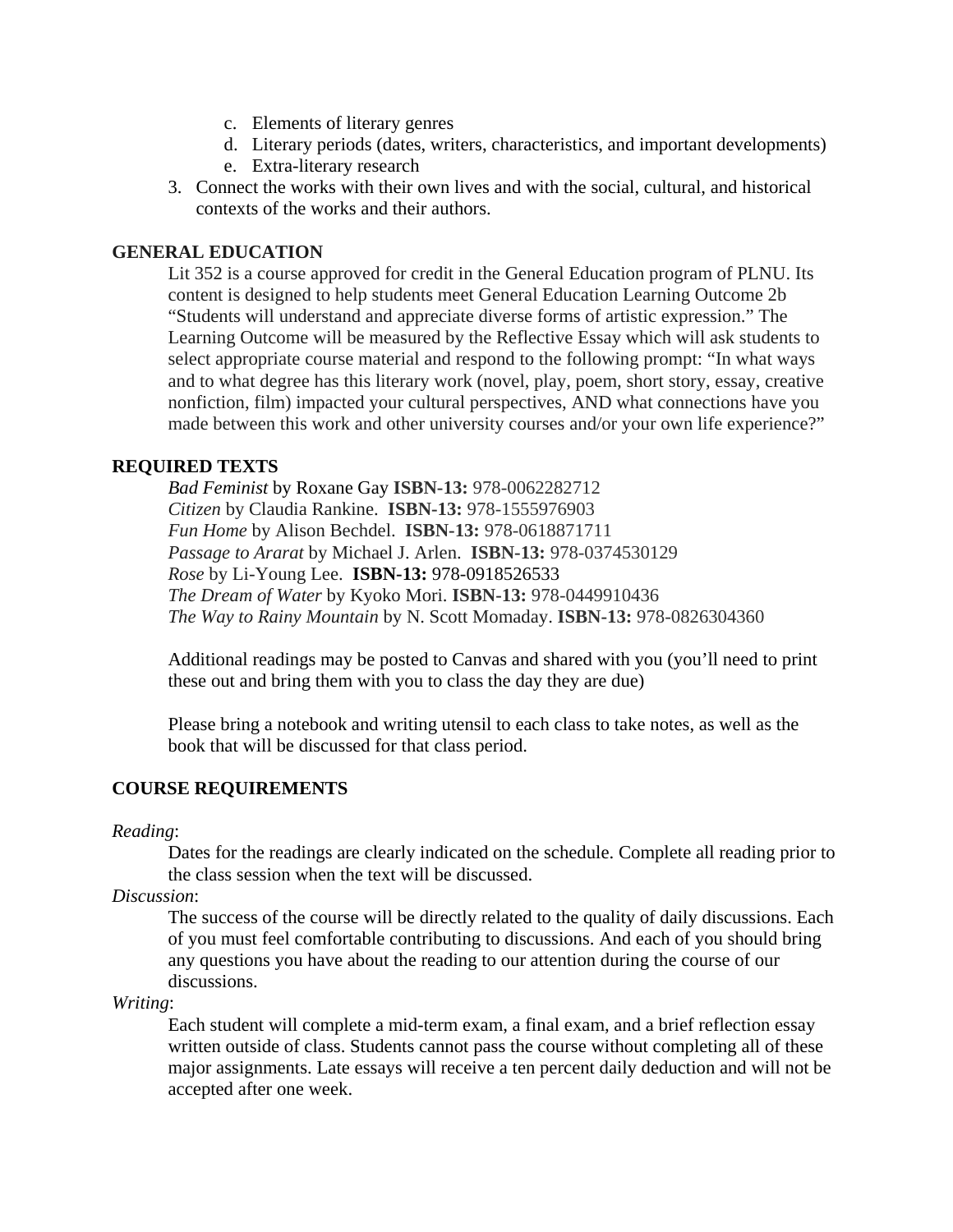#### *Group Presentation:*

In groups no larger than five, students will complete and present a creative or scholarly project related to one of the course materials and present their work in class. Class presentation will be between 15-20 minutes in length. A group grade will be given for the project. Each group will turn in a list of Works Consulted and each student in the group will complete a one-page summary of the project and his or her role in its preparation.

# *Attendance*:

Regular and punctual attendance at all classes is considered essential to optimum academic achievement. If the student is absent from more than 10 percent of class meetings [for this course, that's 4 class periods], the faculty member can file a written report which may result in de-enrollment. If the absences exceed 20 percent [for this course, that's 8 class periods], the student may be de-enrolled without notice until the university drop date or, after that date, receive the appropriate grade for their work and participation. See **Academic Policies** in the Undergraduate Academic Catalog.

#### **FINAL EXAMINATION POLICY**

Successful completion of this class requires taking the final examination **on its scheduled day**. The final examination schedule is posted on the [Class Schedules](http://www.pointloma.edu/experience/academics/class-schedules) site. No requests for early examinations or alternative days will be approved.

#### **METHODS OF INSTRUCTION**

This class is interactive and discussion-based. So you'll need to come to class prepared to talk and write about the literary texts we're reading and contribute to and lead discussions, small groups, workshops, and peer reviews. You will not understand what is happening during our classes if you haven't done the reading and you will miss out on valuable perspective and insights from your classmates if you do not attend class. The same goes for the writing assignments: they are designed to increase your understanding of the texts and make class more productive. Students who attend regularly, stay engaged in the class activities, and keep up with all of the assigned reading and writing usually succeed in this course.

# **GENERAL COURSE POLICIES**

#### **CANVAS**

Throughout this course, students will be required to utilize Canvas to post homework responses, receive course grades, and access any changes to the *Course Schedule* throughout the semester. If the *Course Schedule* is updated, students will be notified well in advance, but will need to download the updated schedule which the instructor will post on Canvas.

#### **PLNU EMAIL**

Students must regularly check their PLNU email account for updates on assignments and scheduling.

#### **RESPECT**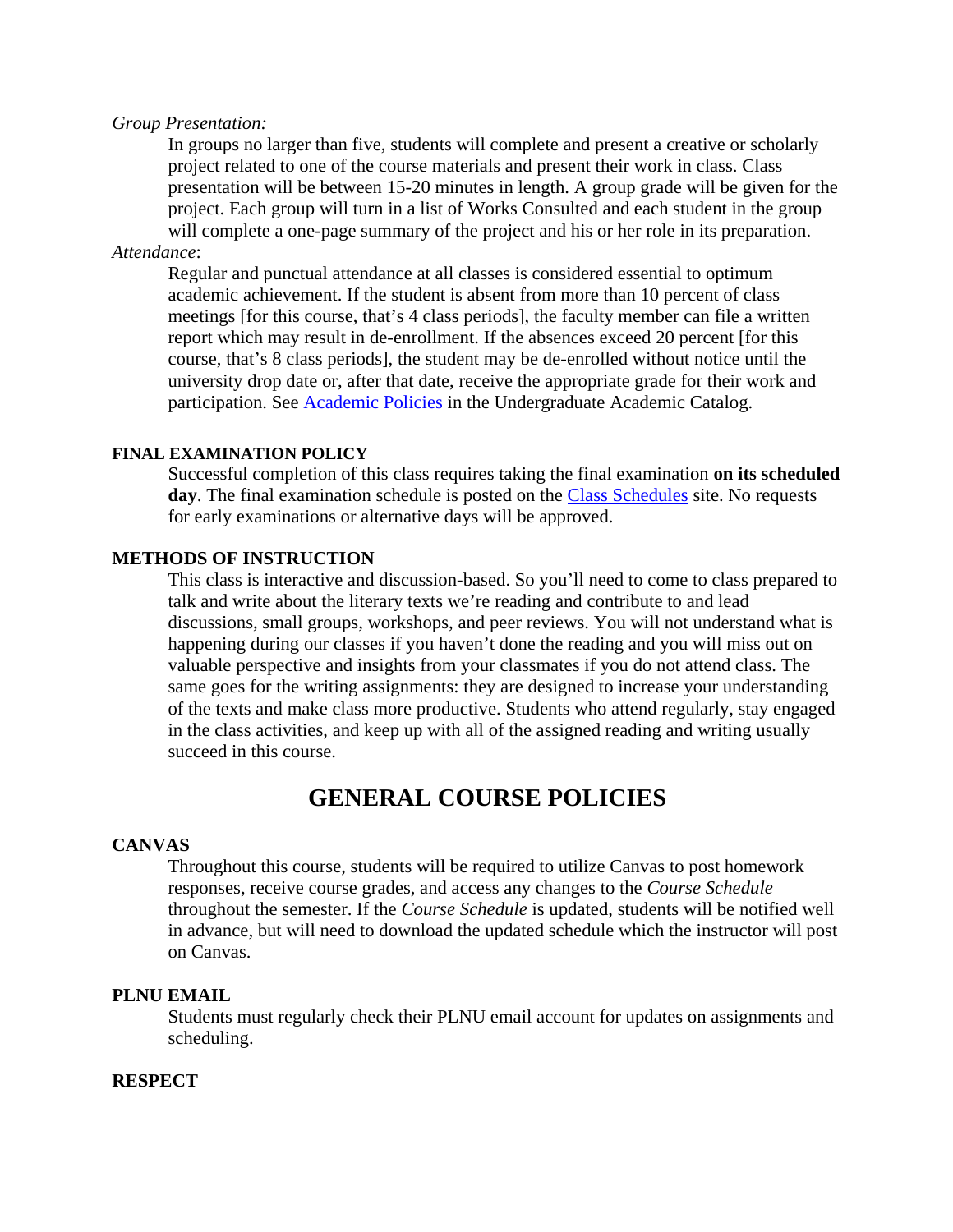Practice basic respect and consideration toward your peers and professor. There are going to be some tricky moments in this class because the literature we read may bring up some conversations about sensitive issues, topics, and language. Remember that we are interested in inquiry, especially critical inquiry, not in offending or battering other people into compliance. Offensive language, personal attacks, and disparagement of others' ideas will not be tolerated. Please do not sleep, carry on private conversations, text, or work on assignments for other classes. Students who do so are not actively present in class and will lose participation points.

#### **TECHNOLOGY**

Refrain from using technology during class time unless a classroom activity calls for it to be used. This means cell phones, laptops, iPads, and other electronic devices. More often than not, these create a distraction, rather than being useful. Taking notes by hand has been shown to aid long-term comprehension much more so than typing notes, so by all means, *please take handwritten notes* throughout this class. Use of technology during class will result in lost participation points.

#### **TURNING IN ASSIGNMENTS**

All **major assignments** must be turned in or presented *during the class period on the day they are due*.

All **smaller assignments** must be posted to our class Canvas page *before the start of class on the day they are due*.

Late essay assignments are those turned in any time after class on the due date. Late essays will lose a letter grade for each calendar day they are late (so an A becomes a B after one class period, and so on). Late essays must brought to the next class period, though keep in mind the above penalty for each day late. It is your responsibility to ensure that I receive your essay on the day it is due. If you know you won't be in class on a day a major assignment is due, it's your responsibility to turn it in ahead of time. **I will not accept late homework, and missed in-class work and quizzes cannot be made up.**

#### **ACADEMIC HONESTY**

Students should demonstrate academic honesty by doing original work and by giving appropriate credit to the ideas of others. Academic dishonesty is the act of presenting information, ideas, and/or concepts as one's own when in reality they are the results of another person's creativity and effort. A faculty member who believes a situation involving academic dishonesty has been detected may assign a failing grade for that assignment or examination, or, depending on the seriousness of the offense, for the course. Faculty should follow and students may appeal using the procedure in the university Catalog. See [Academic Policies](http://catalog.pointloma.edu/content.php?catoid=18&navoid=1278) for definitions of kinds of academic dishonesty and for further policy information.

#### **PLNU COPYRIGHT POLICY**

Point Loma Nazarene University, as a non-profit educational institution, is entitled by law to use materials protected by the US Copyright Act for classroom education. Any use of those materials outside the class may violate the law.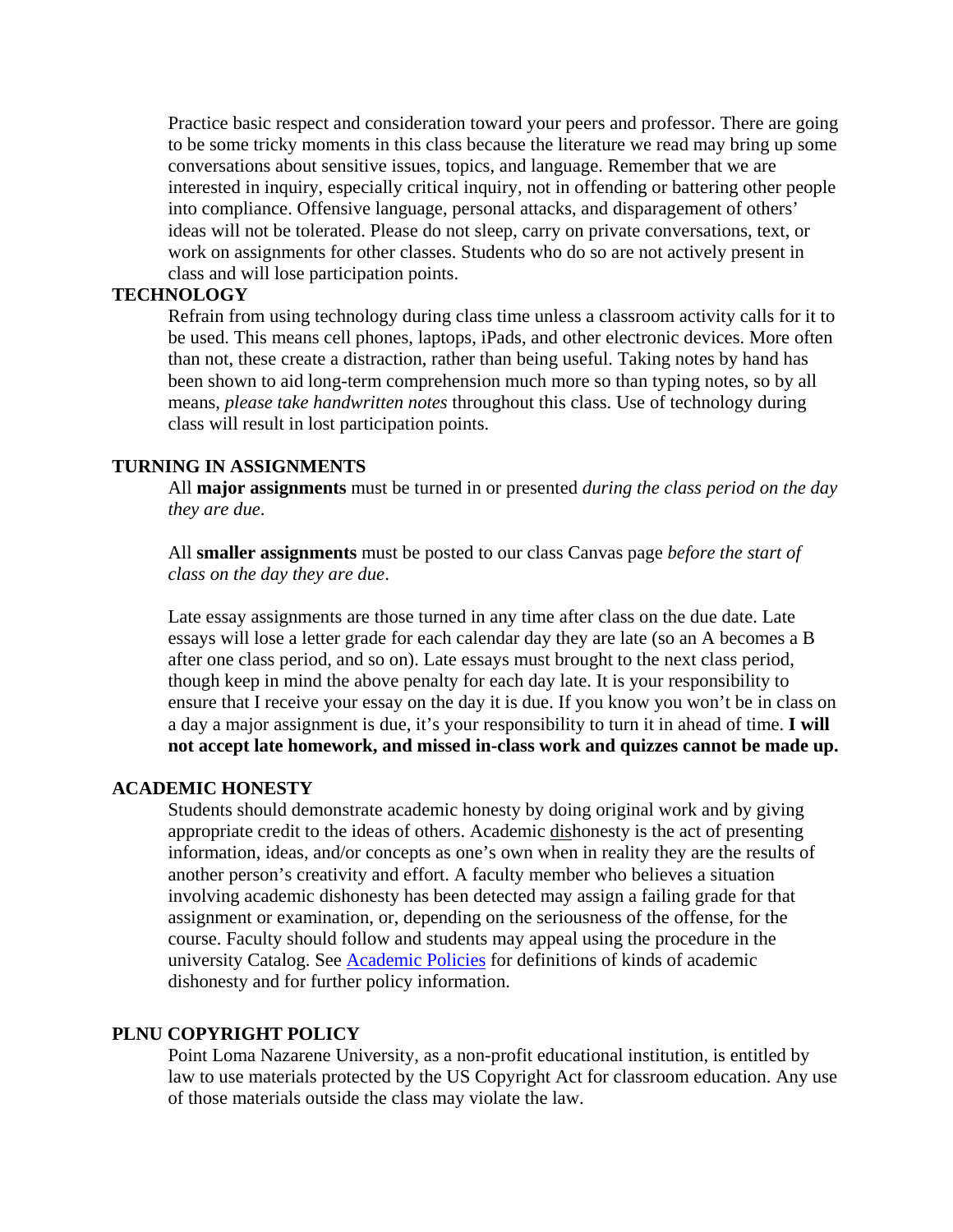# **PLNU ACADEMIC ACCOMMODATIONS POLICY**

If you have a diagnosed disability, please contact PLNU's Disability Resource Center (DRC) to demonstrate need and to register for accommodation by phone at 619-849-2486 or by e-mail at [DRC@pointloma.edu.](mailto:DRC@pointloma.edu) See [Disability Resource Center](http://www.pointloma.edu/experience/offices/administrative-offices/academic-advising-office/disability-resource-center) for additional information.

# **PERSONAL NEEDS**

Counseling is available in the Wellness Center for undergraduate students at PLNU. They are open Monday through Friday during the academic school year to offer morning, afternoon, and evening appointments. Please call (619) 849-2574 to schedule a counseling appointment.

# **READING JOURNALS**

For each assigned book, you'll have the option of writing one **Reading Journal** entry of two full pages (2 pages = onto page 3) that records your impressions, understandings, and difficulties reading the text. You will be required to turn in **FIVE Reading Journals for the SEVEN books that we read,** so it's up to you which five you respond to. These journals will give you an opportunity to engage with the text in an informal way allowing you to explore your thoughts and examine the reading. Journal entries must be posted to your Reading Journal page on the class Canvas page any time *before the start of class on the day they are due.* If some part of one of our readings speaks to you or you think of something interesting in chapter two, feel free to post your journal in advance of the deadline. Please see the Course Schedule for due dates. Each of the five journals will be worth 40 points, totaling 200 points.

# **PARTICIPATION**

Coming to class well-prepared is critical in a discussion-based course like this one. I expect you to come to each class prepared—that means not just doing the reading, thinking about it, and digesting it, but also *bringing your book to class.* Coming to class without the assigned reading for the day will result in a loss of participation points. You should also be prepared to actively engage in class discussions, peer reviews, and other in-class activities. I expect you each to meaningfully engage with the coursework and with one another.

Class participation will be graded out of 100. Each class day is worth 2 points, up to a max of 80 points (40 non-exam MWF meetings). You can miss two classes without it affecting your grade—but you are still responsible for the readings/homework due on the days you're absent. If you miss class or are significantly unprepared for class, you'll earn a zero for that day. **Each absence above 2 will result in 10 points being subtracted from the participation category.** 

For the remaining 20 points of your participation grade, you'll earn a 15 if you're doing the basics of engaging with the class; you'll earn a 20 if I see you regularly leaping in and making strong contributions; you'll earn a 10 or lower if you are frequently late, unprepared, inattentive, or disruptive.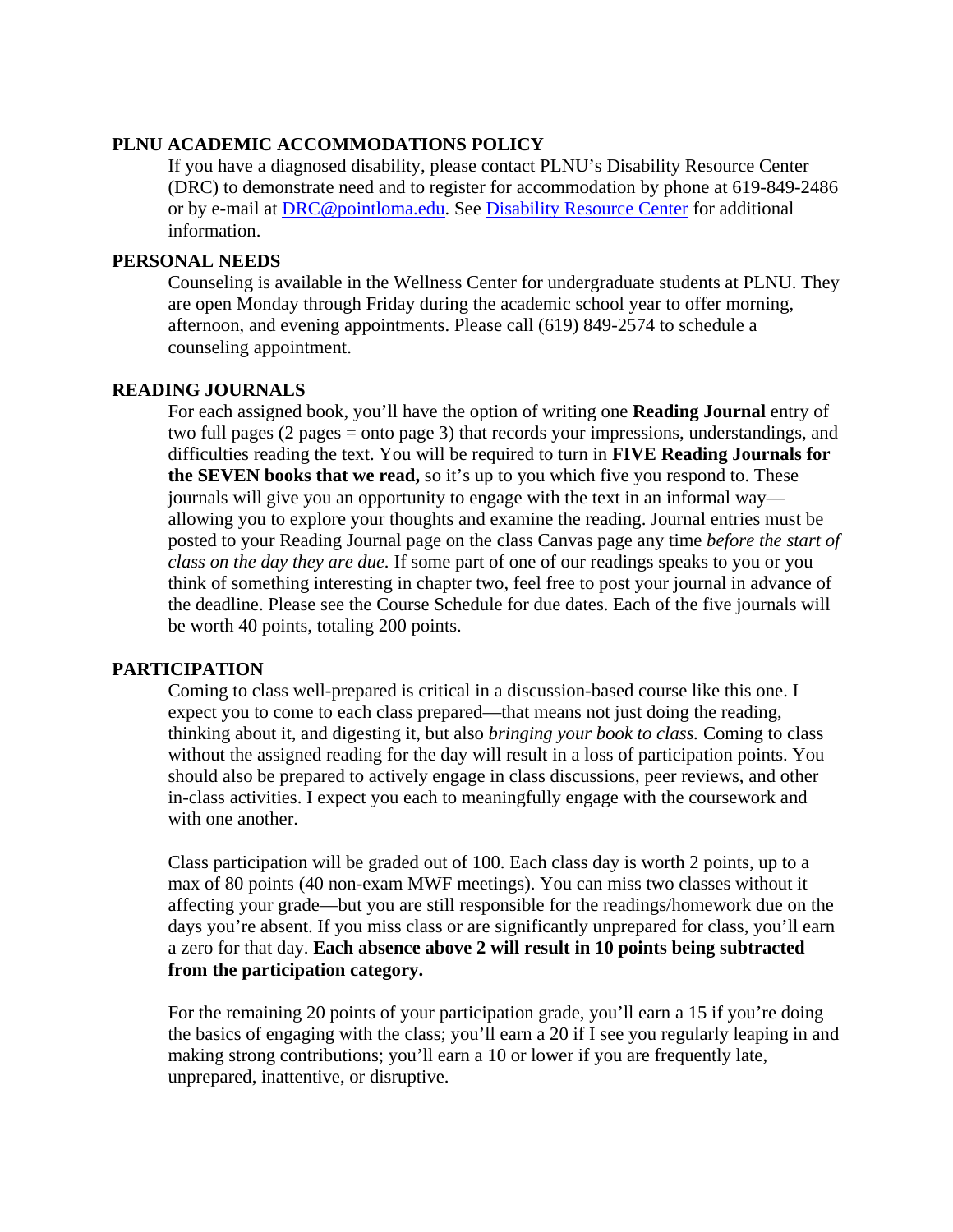I expect you to attend class and to arrive on time—but I also understand that things come up. In the case of an emergency, please contact me as soon as possible to discuss what arrangements can be made.

# **COURSE GRADING OVERVIEW**

- 200 points Reading Journals
- 300 points Midterm Exam
- 300 points Final Exam
- 100 points Group Presentation
- 100 points Class Participation

# **LETTER GRADE GUIDELINES**

|                    |       | $920 - 1000$ points | A | 900 - 919 points   | $A-$      |
|--------------------|-------|---------------------|---|--------------------|-----------|
| 880 - 899 points   | $B+$  | 820 - 879 points    |   | $800 - 819$ points | $B-$      |
| 780 - 799 points   | $($ + | 720 - 779 points    |   | 700 - 719 points   | $C_{\pm}$ |
| $680 - 699$ points | $1+$  | $620 - 679$ points  |   | $600 - 619$ points | D-        |

# **WHAT ESSAY EXAM GRADES ACTUALLY MEAN**

**A: Exceptional Work**: complex understanding and insightful application of skills and concepts; sophistication and depth in interpretation and style; proficiency in standard grammatical form and documentation conventions; high competence in all or almost all categories of the grading rubric.

**B: Very Good Work**: clear, thoughtful understanding and sound application of skills and concepts; correct written presentation; high competence in most categories of the grading rubric.

**C: Adequate Work**: obvious, general, or vague understanding and application of skills and concepts; acceptable written presentation; basic competence in many categories of the grading rubric.

**D: Less-than-Satisfactory Work**: limited understanding and weak application of skills and concepts; poorly presented written work; low competence in many categories of the grading rubric.

**F: Unsatisfactory Work**: inadequate understanding and incorrect application of skills and concepts; unacceptable written presentation; incompetence in most categories of the grading rubric.

#### **COURSE SCHEDULE**

| <b>DATE</b>        | <b>READING</b>                                              | <b>ASSIGNMENTS DUE (in bold)</b> |  |
|--------------------|-------------------------------------------------------------|----------------------------------|--|
| WEEK1              |                                                             |                                  |  |
| Tuesday, Aug. 28   | First Day of Class                                          |                                  |  |
| Wednesday, Aug. 29 | Khaadzi Ghansah's "A Most American Terrorist: The Making of |                                  |  |
|                    | Dylann Roof" [Canvas .pdf]                                  |                                  |  |
| Friday, Aug. 31    | Arlen's Passage to Ararat, pgs. V-54                        |                                  |  |
| WEEK 2             |                                                             |                                  |  |
| Monday, Sept. 3    | <b>LABOR DAY-NO CLASS</b>                                   |                                  |  |
| Wednesday, Sept. 5 | Arlen's <i>Passage to Ararat</i> , pgs. 55-99               |                                  |  |
| Friday, Sept. 7    | Arlen's Passage to Ararat, pgs. 100-154                     |                                  |  |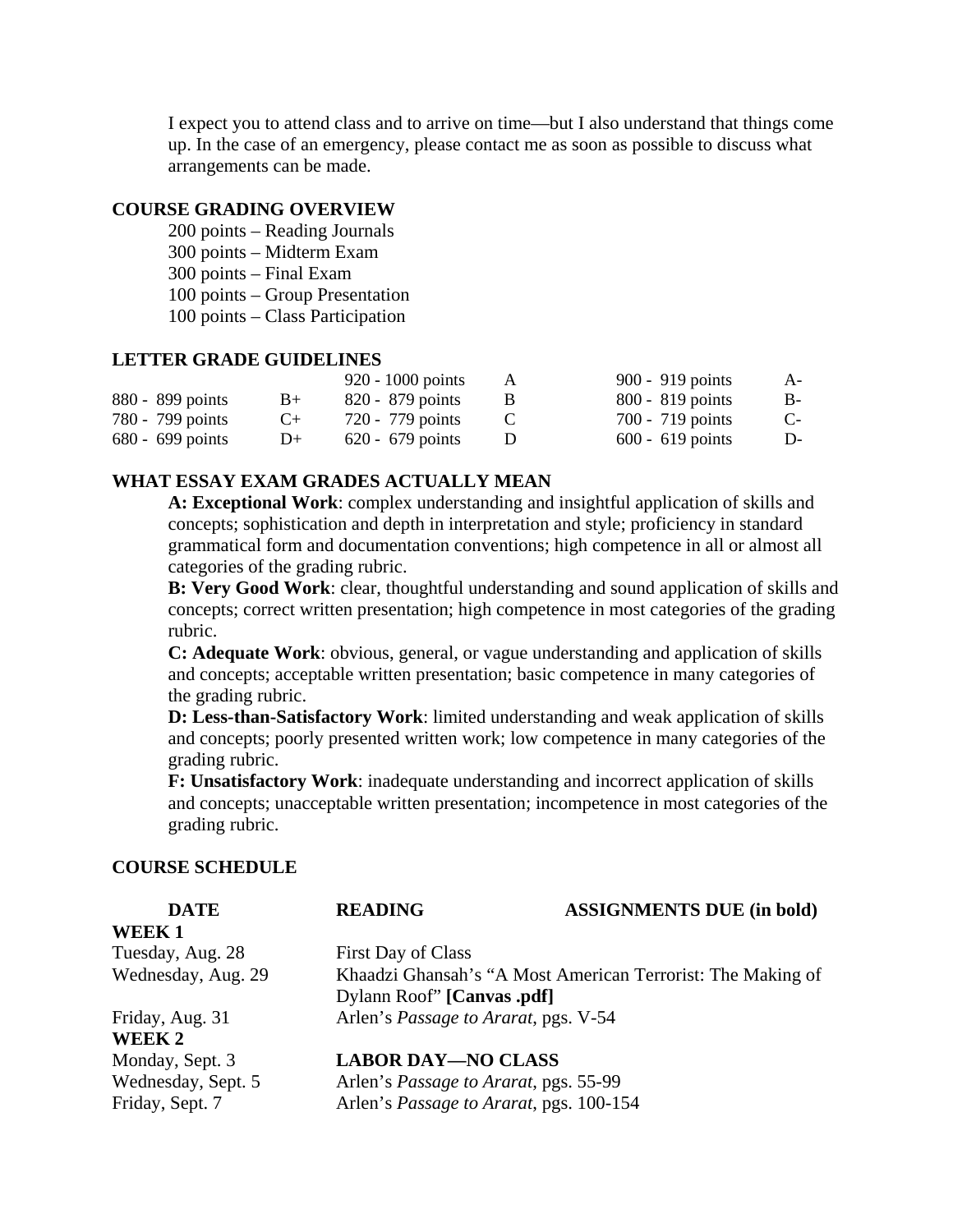# **WEEK 3** Monday, Sept. 10 Arlen's *Passage to Ararat*, pgs. 155-201 Wednesday, Sept. 12 Arlen's *Passage to Ararat*, pgs. 202-250 Friday, Sept. 14 Arlen's *Passage to Ararat*, pgs. 251-293**Turn in Reading Journal WEEK 4** Monday, Sept. 17 Momaday's *The Way to Rainy Mountain*, pgs. 1-35 Wednesday, Sept. 19 Momaday's *The Way to Rainy Mountain*, pgs. 36-64 Friday, Sept. 21 Momaday's *The Way to Rainy Mountain*, pgs. 65-89 **WEEK 5** Monday, Sept. 24 Mori's *The Dream of Water*, pgs. 1-60 **Turn in Reading Journal** Wednesday, Sept. 26 Mori's *The Dream of Water*, pgs. 61-100 Friday, Sept. 28 Mori's *The Dream of Water*, pgs. 101-151 **WEEK 6** Monday, Oct. 1 Mori's *The Dream of Water*, pgs. 152-204 Wednesday, Oct. 3 Mori's *The Dream of Water*, pgs. 205-275 Friday, Oct. 5 Lee's *Rose*, pgs. Foreward-19 **Turn in Reading Journal WEEK 7** Monday, Oct. 8 Lee's *Rose*, pgs. 20-33 Wednesday, Oct. 10 Lee's *Rose*, pgs. 37-45 Friday, Oct. 12 Lee's *Rose*, pgs. 46-58 **WEEK 8**  Monday, Oct. 15 Lee's *Rose*, pgs. 59-69 **Turn in Reading Journal**  Wednesday, Oct. 17 **MID-TERM EXAM** Friday, Oct. 19 **FALL BREAK—NO CLASS WEEK 9** Monday, Oct. 22 Gay's *Bad Feminist*, pgs. 1-46 Wednesday, Oct. 24 Gay's *Bad Feminist*, pgs. 47-95 Friday, Oct. 26 Gay's *Bad Feminist*, pgs. 96-136 **WEEK 10** Monday, Oct. 29 Gay's *Bad Feminist*, pgs. 137-169 Wednesday, Oct. 31 Gay's *Bad Feminist*, pgs. 170-204 Friday, Nov. 2 Gay's *Bad Feminist*, pgs. 205-253 **WEEK 11** Monday, Nov. 5 Gay's *Bad Feminist*, pgs. 254-300 Wednesday, Nov. 7 Gay's *Bad Feminist*, pgs. 301-318 **PEER REVIEW** Friday, Nov. 9 Bechdel's *Fun Home*, pgs. 1-23 **Turn in Reading Journal WEEK 12** Monday, Nov. 12 Bechdel's *Fun Home*, pgs. 24-86 Wednesday, Nov. 14 Bechdel's *Fun Home*, pgs. 87-150 Friday, Nov. 16 Bechdel's *Fun Home*, pgs. 151-232 **WEEK 13** Monday, Nov. 19 Rankine's *Citizen*, pgs. 1-38 **Turn in Reading Journal** Wednesday, Nov. 21 **NO CLASS—THANKSGIVING BREAK** Friday, Nov. 23 **NO CLASS—THANKSGIVING BREAK WEEK 14**  Monday, Nov. 26 Rankine's *Citizen*, pgs. 39-80